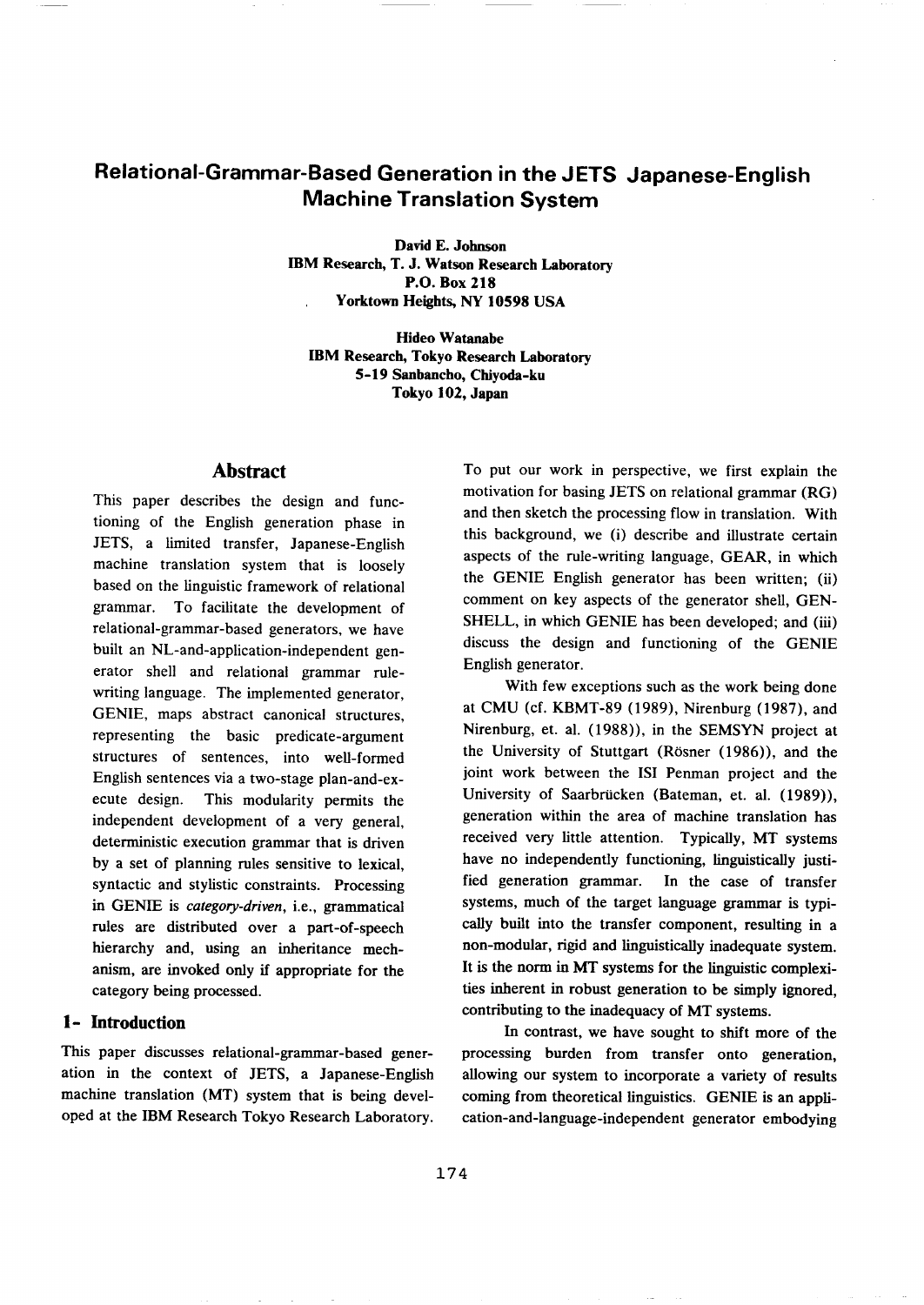a robust, linguistically justified RG grammar of English. Moreover, GENIE incorporates a syntax planner that applies a set of planning rules determining which rules in the execution grammar should be applied. As long recognized in work on text generators, the incorporation of a syntax planner introduces the kind of flexibility required for robust generation.

JETS is a so-called limited transfer system, i.e., a system in which structural transfer is kept to a minimum. The key RG notion in our work is that of **canonical (relational) structure** (CS), an abstract level of syntactic structure representing the basic predicate-argument structure of clauses in terms of a universal set of primitive (grammatical) relations such as subject, direct object, indirect object, chomeur.<sup>1</sup>

Given the basic assumption that one is developing a limited transfer system, implying deep analyses of both the source and target languages which converge on structurally similar internal representations for translation equivalents in a wide range of cases, it is critical to select a linguistic framework which supports the required analyses, enabling one to conceptualize the linguistic processing in a uniform manner. As discussed in Johnson (1988b), with respect to MT, RG is a logical choice of linguistic framework since CSs provide a natural syntactic bridge between languages as diverse in structure as Japanese and English. This is so for two reasons: (1) within one language, the CSs of paraphrases are typically the same or highly similar and (2) translation equivalents often have structurally similar if not isomorphic CSs.

One of the key advantages of RG comes from its explicit representation of grammatical relations like subject and direct object, which are argued to be universal. In contrast, structure-based frameworks such as transformational-generative grammar (TG) at best only implicitly represent grammatical relations such as subject and direct object in terms of linear precedence and dominance, which are language particular. If one considers the task of transfer, for instance, it is clear that representing basic clause structure in terms of explicitly marked, order-independent relations rather than in terms of language-dependent structural relations reduces the amount of structure changing to be done in the transfer component. This is especially true for languages like Japanese and English, which differ greatly in superficial structural properties (not to mention the fact that Japanese has very free word order, which arguably makes it even less suited to structure-based frameworks).

### 2- Processing Flow in JETS **and** GENIE

As in all transfer systems, linguistic processing in JETS can be divided into three phases: analysis, which consists of lexical analysis and parsing, transfer and generation. The output of analysis is a Japanese CS, which represents the basic predicate-argument structure of the Japanese sentence.<sup>2</sup> Transfer produces an English CS, which is often, but not always, isomorphic to the Japanese CS. The English CS is passed to the GENIE generator, whose task is to generate a grammatically correct and stylistically appropriate English sentence given a well-formed CS.

To illustrate, consider the following Japanese sentence and two of the possible English translations:

- 1. karera wa Tookyoo e itta rashii they top Tokyo to went seem
- **2. They seem to have gone to Tokyo.**
- **3. It seems that they went to Tokyo.**

In translating (1), analysis maps the input string into the **Japanese** CS shown at the left in Figure 1 on the next page. Transfer then maps the Japanese CS into the English CS shown at the right in Figure 1.

I For theoretical background on RG, see the many articles listed in the bibliographic reference Dubinsky and Rosen (1987). Note that the following abbreviations are used in glosses of Japanese examples: top (topic), nm (nominalize), and pp (postposition).

<sup>2</sup> For discussion of parsing in JETS, see Maruyama, Watanabe and Ogino (1989).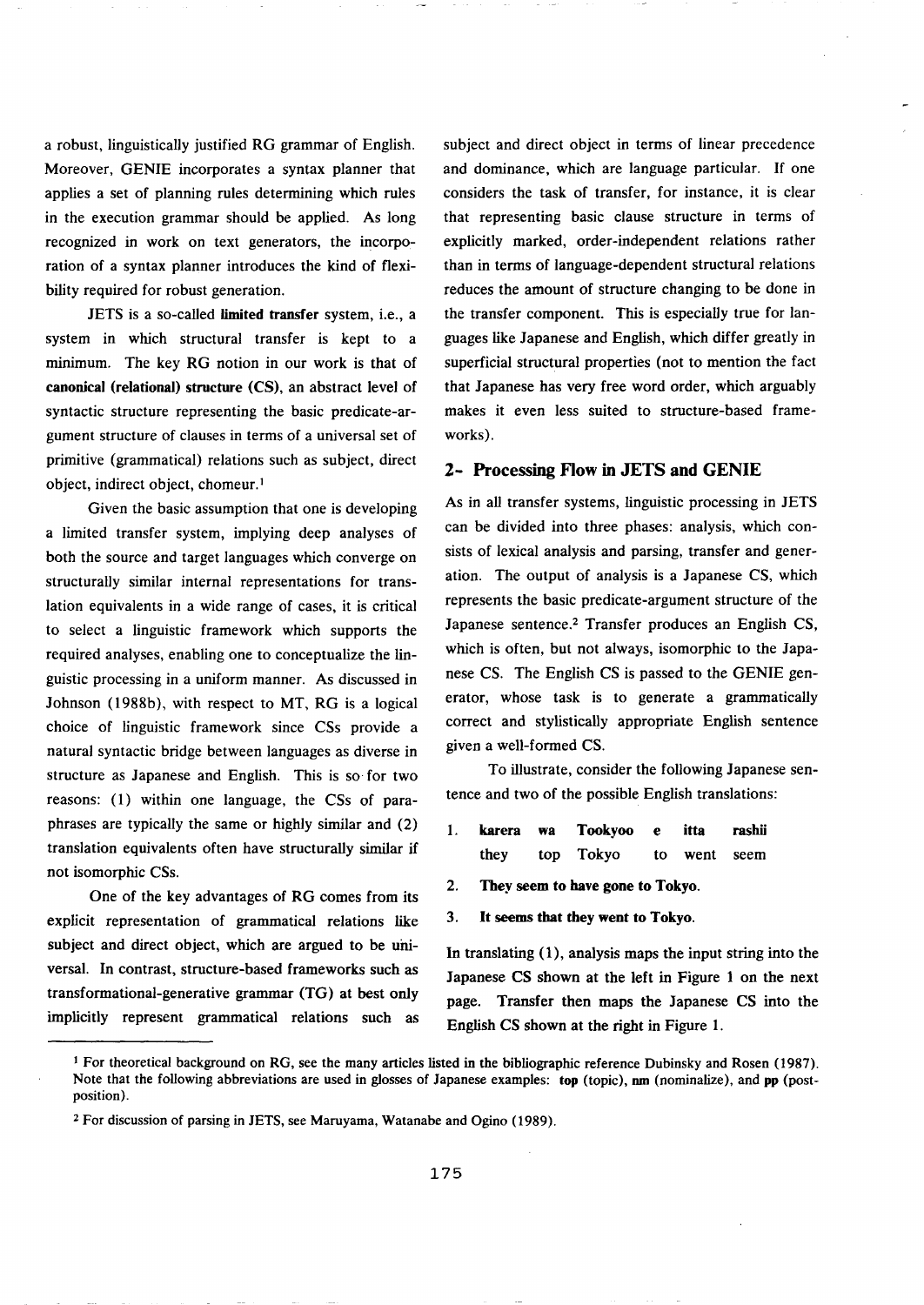



Given the English CS, it is up to the GENIE English generator to generate either (2) or (3). Based on the information that they in the English CS is marked as the topic of the sentence, GENIE will map the CS into the superficial (unordered) relational structure shown in Figure 2 via the relational rule of Subject-to-Subject Raising (so-called A-raising). Subsequent rules of Tense-Spelling and Linearization (including the spelling out of verbal forms and prepositions) will result in the string They seem **to have gone to** Tokyo, as shown in Figure 3.



**Figure 2. A-Raising Applied to the CS of (2) and (3). Note that "6" means "complement".** 



 $==$  Linearization, etc.  $==$ 

They seem to have gone to Tokyo

### **Figure 3. Rest of the Derivation of (2)**

As illustrated above, RG, like TG, is a "multistratal" theory, i.e., clauses typically have more than one level of syntactic analysis, and these levels/strata are mediated by clause-level rules. In the case of TG, the structures are phrase-structure trees, and transformations map trees into trees; in the case of RG, the structures are edge-labelled trees (called relational structures (RS)), where the edge labels represent primitive relations, and the rules map RSs into RSs.

The use of multiple strata sets RG apart from functional frameworks such as FUG (Kay 1979) and LFG (Bresnan 1982), which also use primitive relations (functions), and from all other monostratal frameworks such as GPSG (Gazdar, et. al. 1985), whether functional or not. The manipulation of explicitly marked relations in unordered relational structures sets RG apart from TG. In our work on Japanese-English MT, the RG concept of multiple relational strata has proven to be of significant practical use  $-$  facilitating the design and development of a limited transfer component and a robust generation component, enhancing modularity, and allowing the linguistic processing to be conceptualized in a uniform fashion.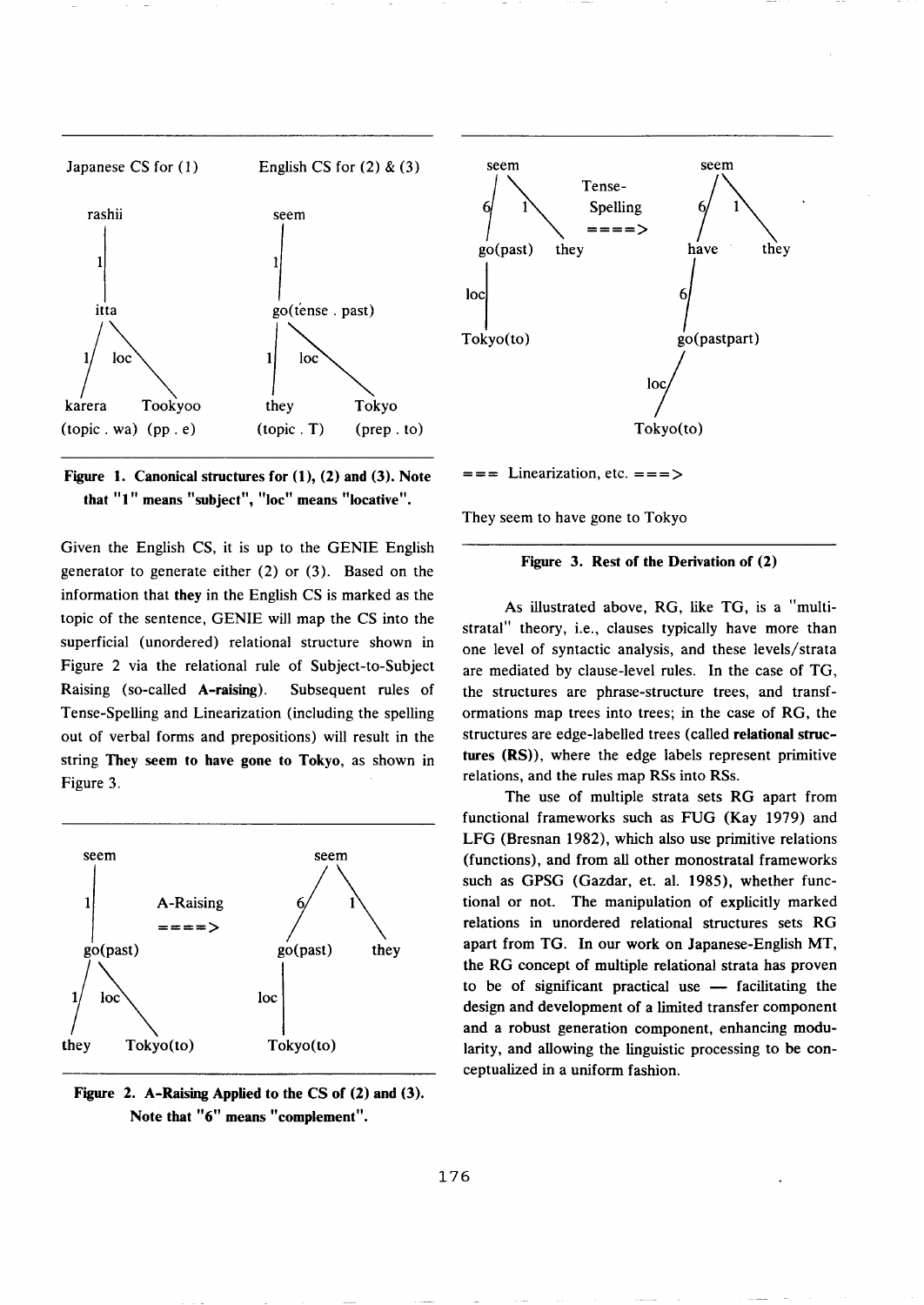## 3- The RG Rule Writing Language: GEAR

One key aspect of our implementation of an RG generator is the GEAR rule-writing language. GEAR permits a grammar developer to write computationally powerful RG rules in a linguistically natural manner. GEAR rules identify grammatical objects via path specifications, of which there are two types: (1) node-specifier, consisting of a sequence of one or more relation names, and (2) property-specifier, consisting of a node-specifier followed by a property name. For instance, 1:1 indicates a node that is the subject of a node that is the subject of the node currently being processed (the focus) and 2.tense denotes the value of the property **tense** of a node that is the direct object of the focus. GEAR path expressions are superficially similar to the expressions used in unification-based frameworks such as FUG and PATR (Shieber, et. al. (1983)). However, GEAR is not unification based, rather it provides a number of procedural operations, including node deletion and node creation.

Each rule consists of a sequence of statements, of which there are several types, e.g., IF-THEN-ELSE, CALL, ON and *restructuring* statements. IF-THEN-ELSE statements control the *rule internal* processing flow. CALL statements are used to invoke rules by name. An ON statement invokes a specified rule on a node reachable from the focus via a node-specifier.

There are several types of restructuring statement, e.g., ASSIGN, CREATE, DELETE and COPY. An ASSIGN statement is used to alter the relations of a node identified via a node-specifier; the new relation is also specified by a node-specifier. The core of GENIE's A-raising rule, whose relational changes are illustrated in Figure 2 above, is (using 6 for "complement"):

(ASSIGN 1 6) "Assign my subject as my complement" (ASSIGN 6:1 1) "Assign my complement's subject as my subject"

The complete rule is shown in Figure 4.

% % Define the rule A-raising for intransitive verbs (DEF-RULE A-Raising OF Intransitive-verb % % If the A-raising rule switch is turned on (IF (A-raise is 'yes) % % then assign my subject as my complement THEN (ASSIGN 1 6) % % and assign my complement's subject as my subject (ASSIGN 6:1 1) % % and on my complement call the rule % % which makes infinitives

(ON 6 (CALL Make-lnf'mitive))))

Figure 4. GENIE's A-Raising rule

Creation, copying and deletion of nodes are also specifiable but space limitations preclude discussion.

### **4-** The GENSHELL generator shell

Building on our experience with an earlier prototype developed by Schindler (1988), we have developed an NL-independent generator shell, GENSHELL, to facilitate the development of RG generators. For any given generator, grammar developers need only specify the designated grammatical relations, parts of speech, a part-of-speech hierarchy, dictionaries and grammars. GENSHELL takes this information and constructs a runtime generator.

One of the distinctive aspects of GENSHELL, due to Sehindler (1988), is the concept of **categorydriven** processing. In category-driven processing, parts of speech are represented as categories in a category hierarchy (POSH) and nodes in RSs are represented as objects which are instances of categories and thus can inherit properties via the POSH, Among the inheritable properties are grammar rules. For instance, the rules for Passive and Subject-to-Object Raising (so-called B-Raising; discussed later) would be associated with the class Transitive Verb, A-raising would be associated with the class Intransitive Verb, and Subject-Verb Agreement would be associated with the superordinate class Verb.

In our implementation, all rules are defined with respect to named rule bundles, and rule bundles are associated either with categories in the POSH, the general/default eases, or with lexical entries, the special cases. Rule definitions have the form: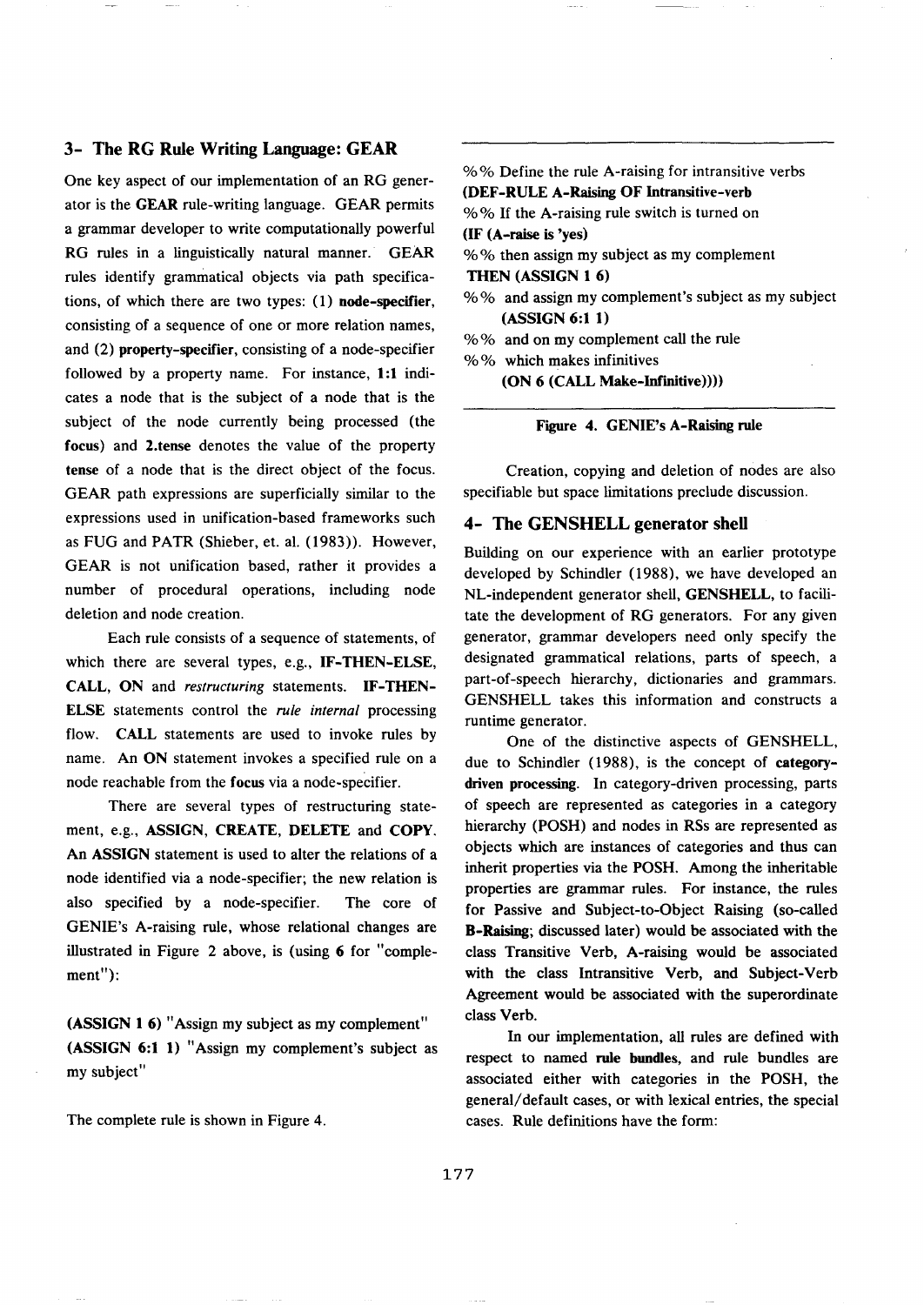## (DEF-RULE rulename OF rule-bundle-name (rule-body)).

(As shown in Figure 4 above, a default rule bundle associated with a POS class is given the same name as that class.) When a node N associated with category C and lexical entry L is being processed, the rule search routine, given a rule named  $R$  -- the latter comes from so-called agenda rules which are also associated with C  $-$  uses inheritance to first search for R among any rule bundles named in L, then searches for R among C's rules, then C's parent's rules and so on up to the top of the hierarchy until either some rule named R is found or the top category is reached and the process fails. In short, in category-driven processing, the grammar invoked on N is constructed as appropriate at processing time on the basis of lexically activated rules and the rules accessible to N's category using the POSH and inheritance.

One example is the ordering of adjectives and nouns. The class Noun is associated with a general/default lineanzation rule which orders adjectives before nouns, generating phrases like tall woman. Nouns like **someone, anyone,** etc. are associated with a lexically triggered linearization rule which places the adjective *after* the head noun. These two rules are both named Linearize. Thus, if the focus is someone and it is modified by tall, the search routine, looking for Linearize, will first find the special rule, correctly generating someone tall.

A category-driven system has two advantages over more conventional rule systems: (i) it provides a natural mechanism for dealing with special cases triggered by lexical items, while providing a fail-soft mechanism in the form of the general rules inherited from the POSH and (ii) only rules that in principle could be relevant to processing a given node in an RS will be tested for application. That is, the POSH provides a linguistically motivated means for organizing a large grammar into subgrammars. 3

## **5- GENIE: the English generator**

Generating from CSs requires a robust generation grammar of the target language, as well as a decisionmaking component that decides which surface form is to be generated. The generation grammar employed in GENIE is a (deterministic) relational grammar having a substantial number of clause-level rules which alter grammatical relations, e.g., Passive, A-raising and B-raising, as well as minor rules such as Tense-Spelling and Linearization (the latter of which does not alter grammatical relations).

As illustrated in Figure 1 above, CSs typically do not correspond directly to grammatical sentences. Further, any given CS typically constitutes the basis for the generation of a number of superficial forms, e.g., (2) and (3) above. This control problem has been addressed by splitting generation into two phases: a syntax planning phase and an execution phase. The function of GENIE's planner is quite different from that of other generators. Typically, generator planners decide "what to say", constructing some sort of internal representation that is then processed by a realization component. Typical planners will be concerned with chunking into sentences, topic selection and word choice (see, e.g., Appelt(1985), Danlos (1984), Hovy(1985), Kukich (1983), McKeown (1985), McDonald (1984)), and Mann (1983)).

In the case of JETS, however, since we are in the domain of transfer-based MT, all of these "high level" considerations are decided by the analysis and transfer components. In GENIE's case, the planner must, on the basis of a given CS, deal with a myriad of low-level syntactic conditions and their interactions (most of which have not been discussed or even recognized in the generation literature). Internal to GENIE, this means deciding which of the rules in the deterministic execution grammar should be applied. For instance, CSs with seem have a disjunctive grammatical condition: they must either be raised, yielding the pattern NP seem to VP (as in (2) above) , or extraposed, yielding the pattern It seems that S (as in (3) above). Failure to apply either A-raising or so-called It-Extraposition

<sup>3</sup> Earlier work using a lexical hierarchy and inheritance in natural language processing includes Wilensky (1981), Jacobs (1985) and Zernik and Dyer (1987). These works make heavy use of phrasal patterns (so-called pattern-concept pairs) and so the conception of grammar and lexicon and hence the notion of what is inherited in these works differ greatly from ours, which is part of the generative-linguistic tradition.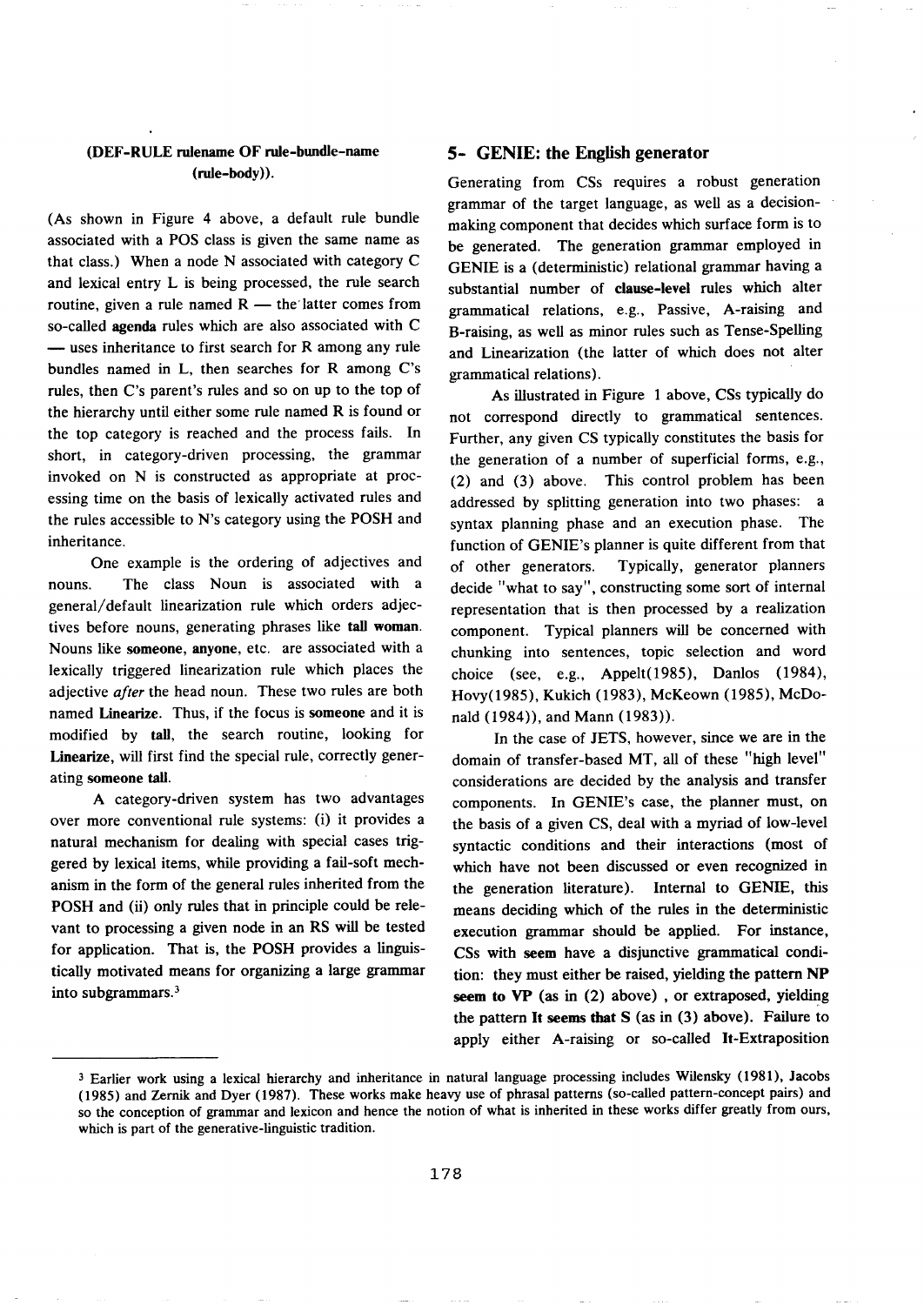would result in the ungrammatical pattern \*That S seems (in the case of Figure 1 above: \*That **they went to**  Tokyo seems). The decision to apply A-raising in the above example is stylistic ("make the topic the main clause subject, if possible"), but the disjunctive requirement ("apply either A-raising or It-Extraposition") is grammatical. Having no control over "what to say", GENIE's planner is conceptually part of the realization phase and not part of the typical "planning phase".

GENIE's planner communicates which rules should be applied to the execution grammar via a set of so-called rule switches, which are simply binary-valued properties whose property names are the names of execution rules, e.g., (A-raise . Yes), (Passive . No). As shown in Figure 4 above, IF statements are often used to test for a rule-switch value, which value is either set by a planning rule or comes from a lexical entry. Rule switches are a generalization of the earlier concept of transformational rule features (cf. Lakoff 1970); the generalization is that rule **switches can** be dynamically set by planning rules, based on lexicul, syntactic, semantic **and**  stylistic considerations (see Johnson 1988a for more examples and further discussion).<sup>4</sup>

For example, in (1) above, based on the information that they is the topic (this information comes from transfer), a syntax planning rule which is partly responsible for making topics surface subjects sets the switch (A-raise . Yes), turning on A-raising, and the switch (It-Extra. No), turning off It- extraposition, resulting in (2) rather than (3). GENIE's architecture is shown in Figure 5.

Planning rules insure that a multitude of lexicosyntactic and stylistic conditions are met, e.g., that clauses with modals do not undergo A-raising, preventing the generation of, e.g., \*They **seem to** can swim; that clauses with verbs like force have passivized subordinate clauses where required to meet coreferential deletion conditions (cf. **She forced** him to be examined **by the doctor, \*She forced him (for) the doctor to**  examine him); and that verbs like teach undergo dative alternation if there is no specified direct object, generating He taught her rather than \*He taught **to her (cf.**  sing, which has the opposite condition - He sang **to her**  but \*He sang **her).** 

It is also the responsibility of the planner to make sure island constraints are not violated. For instance, if a wh-nominal is in a sentential subject, then planning rules turn on execution rules such as A-raising resulting in sentences like Who is likely to win (via A-Raising) rather than \*Who is to win likely? or the stylistically marginal ?Who is it likely (that) will win?. This heuristic planning rule also insures that in the case of so-called Tough-Movement sentences, GENIE will generate sentences like Who is **easy to** please?, (via Tough-Movement) rather than either \*Who is to please easy? or ?Who is **it easy to** please?.





<sup>4</sup> After completing this work, we discovered that Bates and Ingria (1981) also used a mechanism similar to our "rule switches" to control generation within a TG framework. Their transformational constraints, however, were set by a human who wished to test what a given set of constraints would produce. That is, their system had no syntax planner which would evaluate a given base structure via a set of planning rules and set constraints insuring the generation of only grammatical sentences.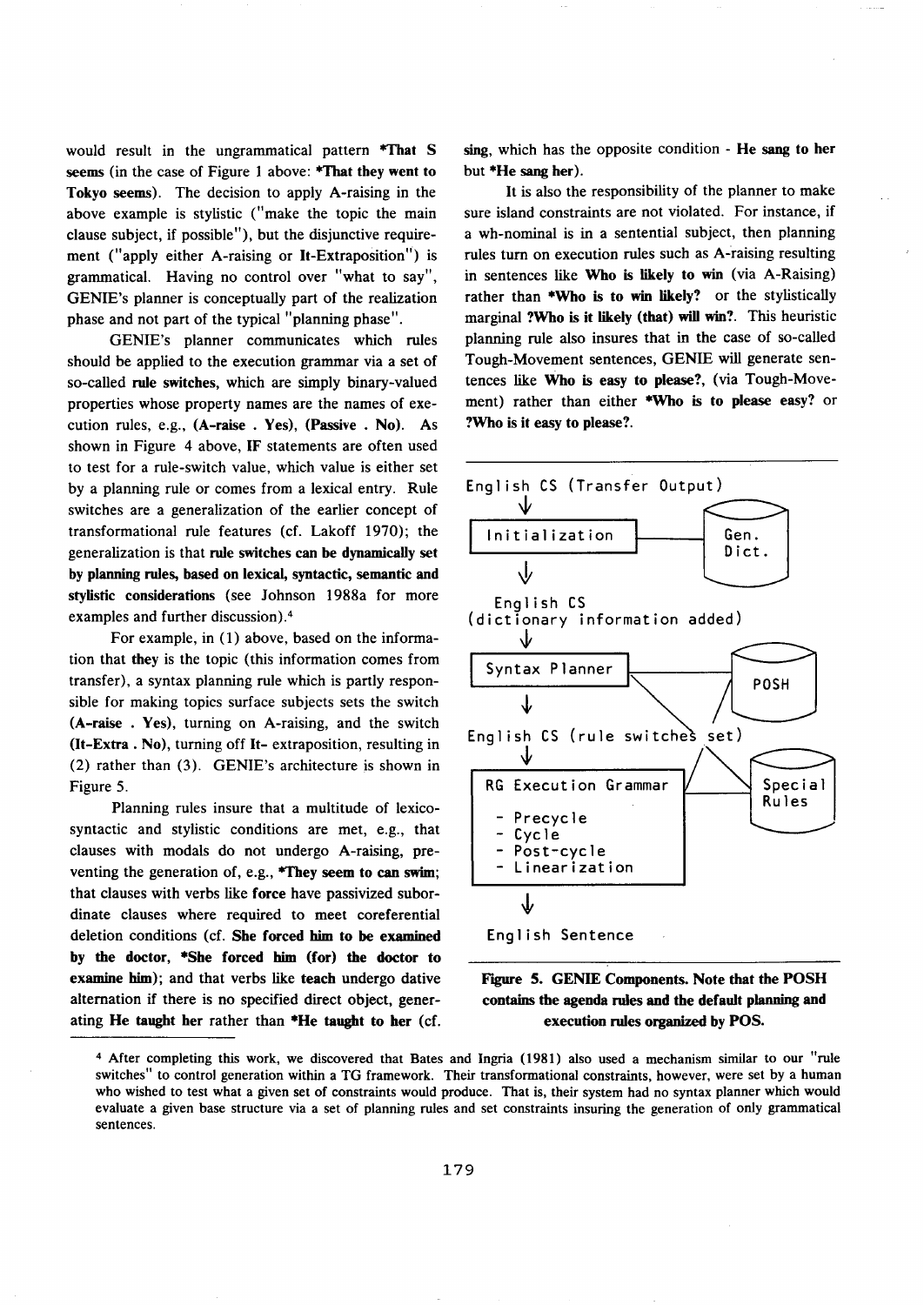Execution rules are turned on (or off) either by syntax planning rules or by lexical entries. To illustrate the use of lexical rule-switches, consider the following example from JETS involving verbs of prevention:

|  |  |  |  | 4. kanojo wa kare ga iku no o habanda |
|--|--|--|--|---------------------------------------|
|  |  |  |  | she top he pp go nm pp prevent        |

#### 5. She prevented him from going.

On the Japanese side, the postposition ga marks the subject of the embedded clause kare ga iku, which has been nominalized with the dummy noun no, which carries the direct object marker o. Following the arguments given in Postal (1974), we assume that prevent is a so-called B-raising trigger (B-raising is the controversial rule which relates sentences such as He believes that she knows (not raised) and He believes her to know, in which her is raised up as direct object of believe). The CS for (5) is as shown to the fight in Figure 6 and the CS of the Japanese sentence  $(4)$  is shown to the left:<sup>5</sup>





GENIE's rule of B-raising, given in Figure 7, maps the English CS into a superficial RS, as shown in Figure 8. As shown in Figure 6, the English and the Japanese CSs are isomorphic, i.e., there are no structural changes in transfer.

To produce (5) from the English CS in Figure 6, as illustrated in Figure 8, merely requires the dictionary entry depicted in Figure 9.

% % Define the rule B-raising for transitive verbs (DEF-RULE B-Raising OF Transitive-Verb %% If the B-raising rule switch is "yes" **(IF (B-raise is 'yes)**  % % then make my direct object my complement THEN (ASSIGN 2 6) % % and make my complement's subject % % my direct object

(ASSIGN 6:1 2)

% % and on my complement call the rule % % that makes infinitives

(ON 6 (CALL Make-Infinitive))))





 $=$  Other Rules  $=$  > She prevented him from going



:lexical-form. prevent :category. transitive-verb :rep-lexical-form. nil :rep-category. nil :properties. (B-Raise. Yes) (cprep. from)(cvform. ing) :additional-rule-sets. nil

**Figure 9. Lexical entry for "prevent"** 

This lexical entry states that prevent is a transitive verb, hence has access to the rules defined for transitive verbs

s Postal's English-internal arguments were based on the fact that the direct object of prevent could be existential there, weather **it** and idiom chunks (cf. She prevented there from being a **riot/it from raining/the cat** from being let **out of** the bag).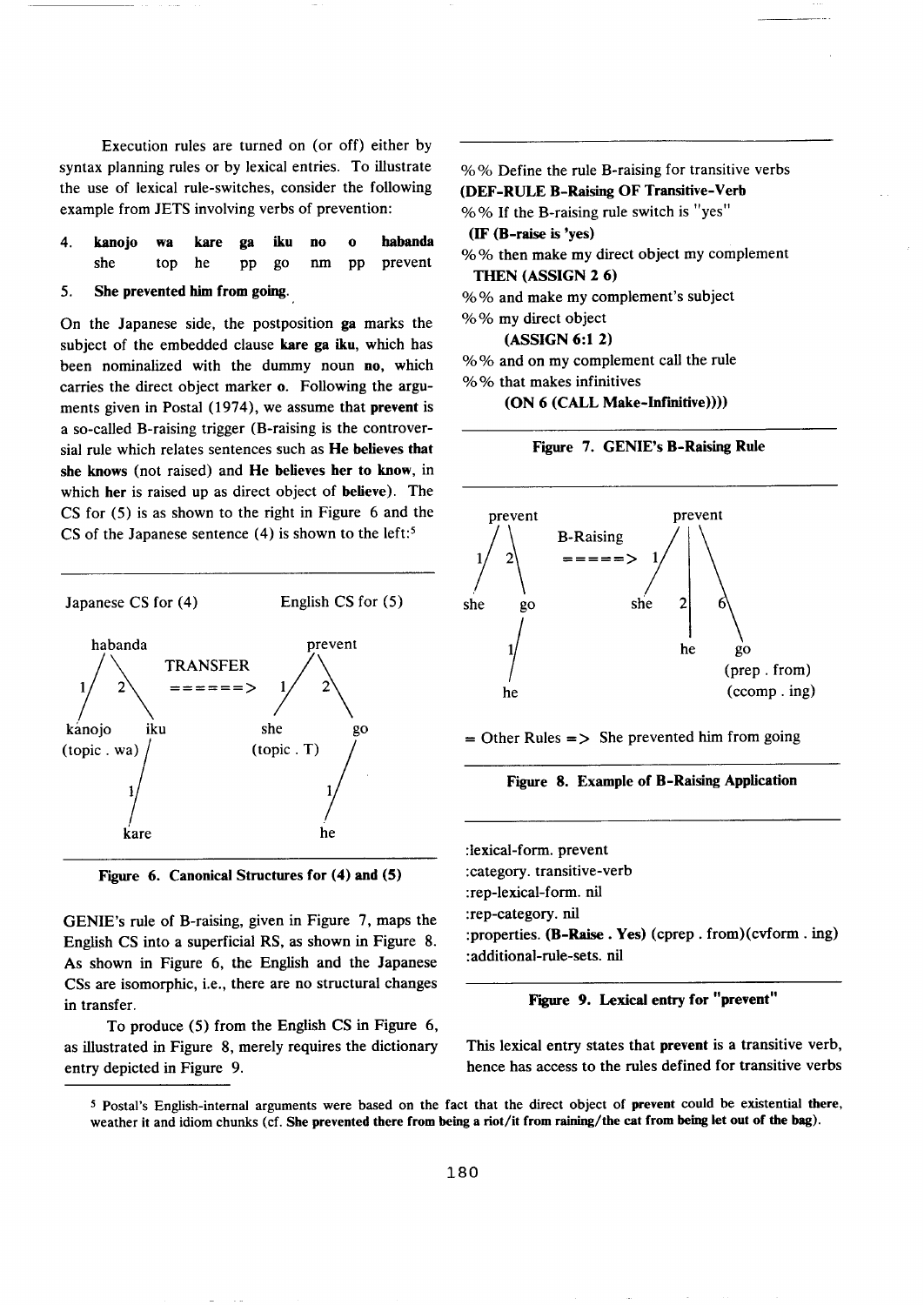in the POSH, e.g., Passive and B-raising (and the rules of superordinate classes), and that among its properties are the rule switch setting (B-Raise . Yes), which triggers Subject-to-Object raising, the feature (ccomp . **from),** which determines that the complement clause (fragment) will be flagged with from via a general rule, and the feature (cvform . ing), which Make-Infinitive will use when called by B-Raising to determine the verb form going in the example. Prevent has no rep(lacement)-lexical-form, which is used, e.g., to map a single input form such as look-up into a verb look and a particle up, or more generally to map senses into lexical strings. "Rep-cat", also nil here, can be used to map one category system into another (not used in GENIE). "Additional-rule-sets", also nil, is the repository for the names of any rule bundles associated with a lexical entry (e.g., easy, hard, etc. would have the additionalrule-set name tough-movement, which contains the Tough Movement rule and the planning rule that turns Tough Movement on).

As depicted in Figure 5 above, the execution component consists of three relation-changing phases, called "pre-cycle", "cycle" and "post-cycle", in which execution rules are applied bottom-to-top, followed by a top-down linearization phase, which builds an output string that is then sent to the morphological component (not shown). Each phase has its own set of agenda rules, whose functions are to either call grammatical rules or shift control, i.e., agenda rules are a sequence of CALL statements. Agenda rules, like grammatical rules, are defined for classes, so that, e.g., the cyclic agendas for adjectives, nouns and verbs are different. For instance, part of the agenda for the cyclic phase of transitive verbs is: ... (Call B-raising) (Call Dative) (Call **Passive)** .... but none of these rules are relevant to adjectives, nouns or intransitive verbs. It should be noted that rules called by a particular agenda might be accessed via inheritance. E.g., Reflexivization is called in the cyclic agenda for transitive verbs, but it is associated with the class Predicate so that it is available to adjectives in cases like He is **proud of himself (it is**  assumed that Reflexivization is executed on the **proud**  clause before A-Raising applies on be).

The grammar implemented in GENIE to date includes many of the important rules for English clause structure, including Yes/No questions, Wh-questions, relative clauses, subordinate clauses of various types, verb-particle combinations, raisings of various sorts, passives, and extrapositions.

#### 6- Concluding **Remarks**

We have developed an application-and-NL-independent generator shell, GENSHELL, including a flexible dictionary system and a high-level rule-writing system, GEAR, to facilitate the development of category-driven RG generators. GENSHELL/GEAR provides a powerful computational framework for the development of RG-based natural-language-processing components. We have also implemented GENIE, a robust English generator, within GENSHELL/GEAR. Besides the novel use of RG and category-driven processing, GENIE is notable for its two-stage plan-and-execute design.

JETS and GENIE are currently being tested on sentences from Asahi newspaper editorials on economic matters, a challenging task since editorial sentences can be very long, with essentially unrestricted vocabulary. Nevertheless, we have found the initial tests of the generator encouraging, supporting our view that besides its intrinsic theoretical interest, RG has practical value in natural language processing.

#### **References**

- Appelt, D. E. 1985. Planning English Sentences. ACL Series: Studies in Natural Language Processing. Cambridge UP, Cambridge.
- Bateman, J., R. Kasper, J. Schütz and E. Steiner. 1989. "Interfacing an English Text Generator with a German MT Analysis," submitted to the European ACL, Manchester, 1989.
- Bates, M. and R. Ingria. 1981. "Controlled Transformational Sentence Generation," Proceedings **of the 19th** Annual Meeting **of the Association for Compu**tational Linguistics, Stanford, CA.
- Bresnan, **J. (ed.) 1982. The Mental Representation of Grammatical** Relations. MIT Press, Cambridge, **Mass.**
- Danlos, L. 1984. "Conceptual and Linguistic Decisions in Generation," Proceedings of COLING-84, Stanford, pp. 501-504.
- Dubinksy, S. and C. Rosen (eds) 1987. "A Bibliography on Relational Grammar Through 1987 with Selected Titles on Lexical-Functional Grammar,"